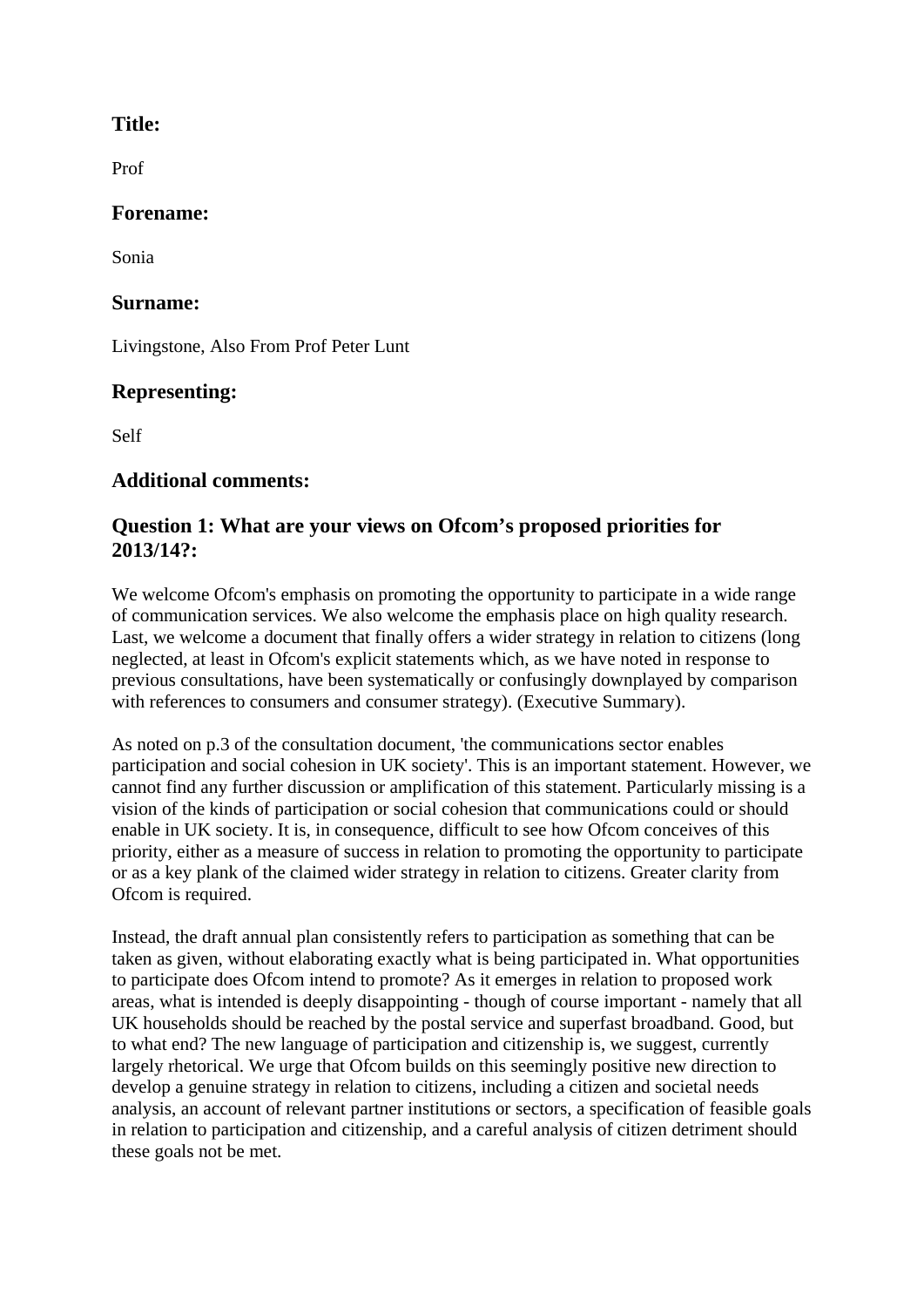Ofcom still offers no clarity on the differences between citizen and consumer interests, though it is mandated to promote both in the Communications Act 2003. We have elaborated on our own and others' conception of this distinction to Ofcom on a number of occasions. It is not that we urge our conception of this distinction so much that we deplore Ofcom's continued avoidance of this important issue.

The draft annual plan conflates media use with use of media to participate in society (measuring use against market offer rather than citizen needs, which latter are entirely unspecified). It conflates individual consumer adoption of media devices with opportunities to participate for purposes of social cohesion (as above) or for any other societal benefit one might think of (for example, it fears audience fragmentation rather than welcoming audience diversification, with no cultural rationale, merely an implicit economic one). It ignores the interactive element in 'participation' by contrast with use - you can use something alone but you cannot participate in something all by yourself, by any definition - so who are the others, institutional, community or individual with whom citizens could beneficially communicate with? Are they reaching them? Are they getting the responses that citizens deserve? Do communication technologies permit the effective building of online communities, alliances, deliberative spaces, public opinion, learning spaces etc. ? If not, who is losing out? To put the question another way, we might ask, of all the ways that people use media and communications, which uses does Ofcom consider particularly contribute to the citizen interest? Having answered that question, Ofcom should focus resources on tracking and promoting these. So vaguely stated, and with no social or citizen goals or benefits specified or measurable, the draft plan leaves open the absurd possibility that if the British public all bought iPads and used them for shopping, then the citizen interest would be met.

Many have pointed Ofcom to sources of thinking on the citizen interest over the years. Suffice it to say here, in basic terms, that the consumer interest tends to prioritise the short term over the long term and the individual's private self-interest over the wider public good. It is the longer-term public good that should be emphasised and articulated in a wide strategy for citizen opportunities to participate in UK society. In taking this forward, a speech delivered a decade ago by the current CEO remains helpful (Ed Richards, Speech to the Westminster Media Forum, 25 May 2004, Ofcom Review of Public Service Broadcasting.) In that speech he mapped the distinction as follows:

Consumer rationale : Citizen rationale Wants : Needs Individual level : Social level Private benefits : Public/social benefits Language of choice : Language of rights (inclusion) Short-term focus : Long-term focus Regulate against detriment : Regulate for public interest Plan to roll back regulation : Continued regulation to correct market failure

Is this recognition of the importance of citizen needs, conceived at a social level, for public benefit, with a long-term focus and emphasis on rights still central to Ofcom's actions? There is little of it in the draft plan. To be sure, in many ways, Ofcom has and proposes to continue contributing very significantly to the citizen interest in communication matters. What a wider strategy in relation to citizens had seemed to promise, but is strikingly unelaborated in the draft plan (compare the many pages devoted to specifying the changing technological infrastructure), is a broader vision of the social infrastructure on which citizen participation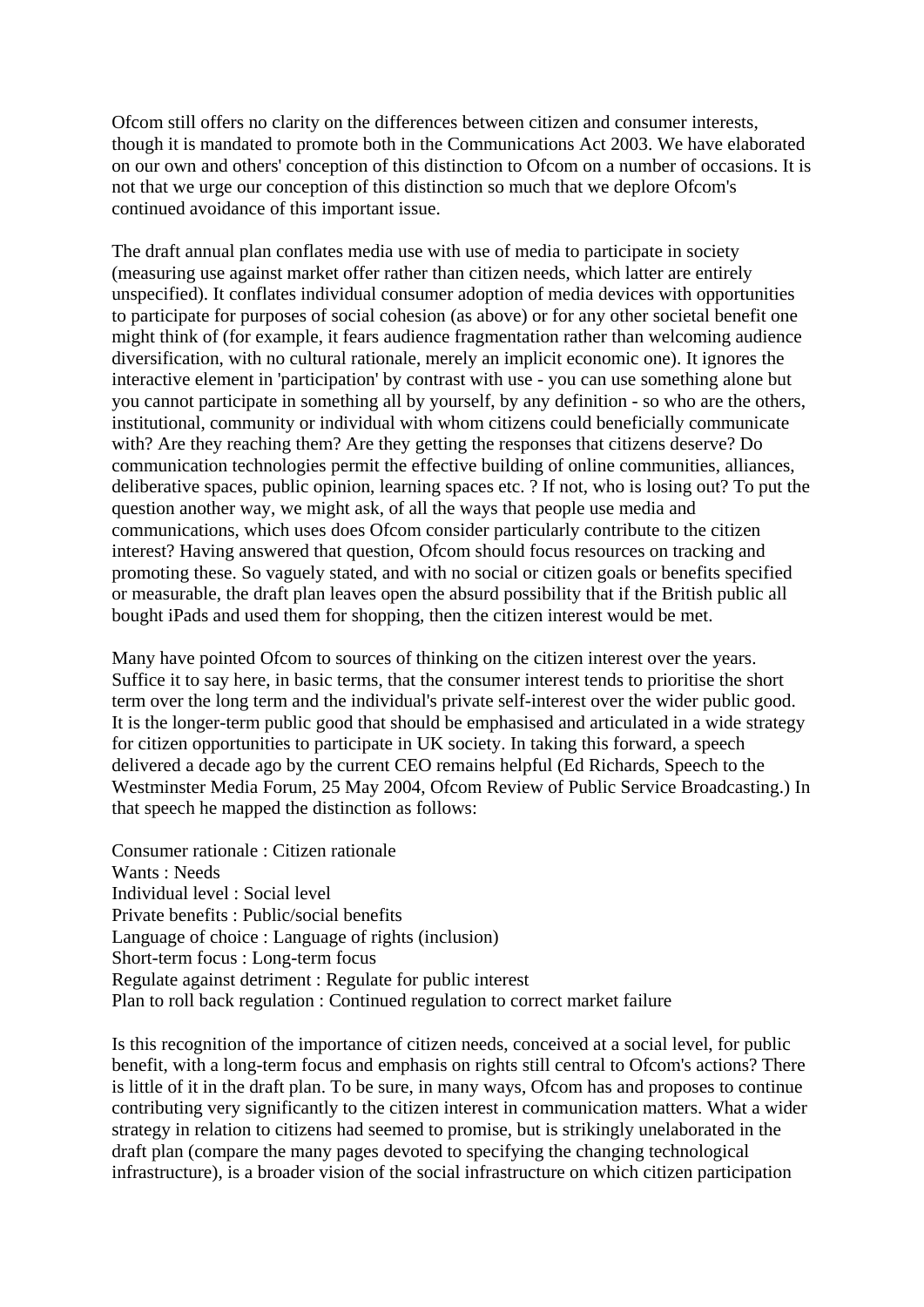fundamentally depends in a technologically networked society.

This would make clear not only what citizen interests Ofcom is actively advancing (PSB, for instance) and which it is not (efforts to promote e-government, or e-learning, or mediated civic participation, or critical digital literacy, or social cohesion, to name but a few). This analysis is long overdue. How, for example, does Ofcom distinguish the public or citizen interest from the particular public policy objectives set it by parliament? (note that, at the outset, the draft plan reminds us of Ofcom's independence from government in specifying and furthering citizen as well as consumer interests). To put it another way, within what larger set of possible ways of furthering the citizen interest in communication matters did Ofcom make its particular choices for this plan? And why does it still appear that Ofcom puts the citizen interest structurally behind that of the consumer interest (waiting for market failure, trying not to regulate, conceiving only of 'interventions' as a possible means of furthering the citizen interest)?

### **Question 2: What are your views on Ofcom?s proposed work areas for 2013/14?:**

The two work areas associated with strategic purpose 3 (opportunities to participate) are, as noted above, necessary but insufficient. Postal and broadband services are vital for all citizens. But they are only of value if, in practice, they do genuinely "enable participation and social cohesion in UK society." Of com must develop work areas to evaluate and promote this larger citizen goals, going beyond the mere measurement of amount of use, so as to track improvements (if there are such) in participation in society through the use of communication tools, to pinpoint who is excluded from such benefits (both as individuals and groups), and to promote these, together with appropriate partners, for the public good and the longer-term benefit of society. Once upon a time there was a plan to develop a citizens' interest toolkit to match that of the consumer toolkit developed originally by the Consumer Panel - this remains a good idea, so we propose its inclusion in the annual plan.

Developing a genuine strategy for the citizen interest in communication matters: to advance this otherwise vague proposal to promote opportunities to participate - in what, we could ask, and to whose benefit? - we urge that Ofcom undertakes a serious analysis of the societal importance of participation in a range of spheres. A useful starting point would be to consider how use of communications can promote opportunities to participate in civic and political activities, in education and learning, in social and community life, in creative and expressive endeavour, in employment and innovation. At present, the draft plan appears to use the terms 'use' and 'participate' in media synonymously. Ofcom has long been good at measuring media and communication adoption and, to a lesser but still significant degree, media and communication use. It has given little attention to participation, however.

Where it has made modest forays into questions of participation - in the media literacy audit, for instance, there are sporadic questions on use of technologies to enter debate or express an opinion or gain (and critique) information - these have remained undeveloped and, most importantly, they show no increase in the UK public over the years since Ofcom's inception (see [http://www.scribd.com/doc/57742814/Policy-Brief-Progress-in-digital-skills-has](http://www.scribd.com/doc/57742814/Policy-Brief-Progress-in-digital-skills-has-stalled)[stalled\)](http://www.scribd.com/doc/57742814/Policy-Brief-Progress-in-digital-skills-has-stalled). If Ofcom seriously intends to promote opportunities to participate, the fact that this has proved difficult so far should be of concern. The importance of media literacy is mentioned briefly on p.18, where Ofcom proposes to continue "providing information and evidence in support of wider public policy development on issues such as inclusion and media literacy." It is not stated what public policy developments are referred to here, and we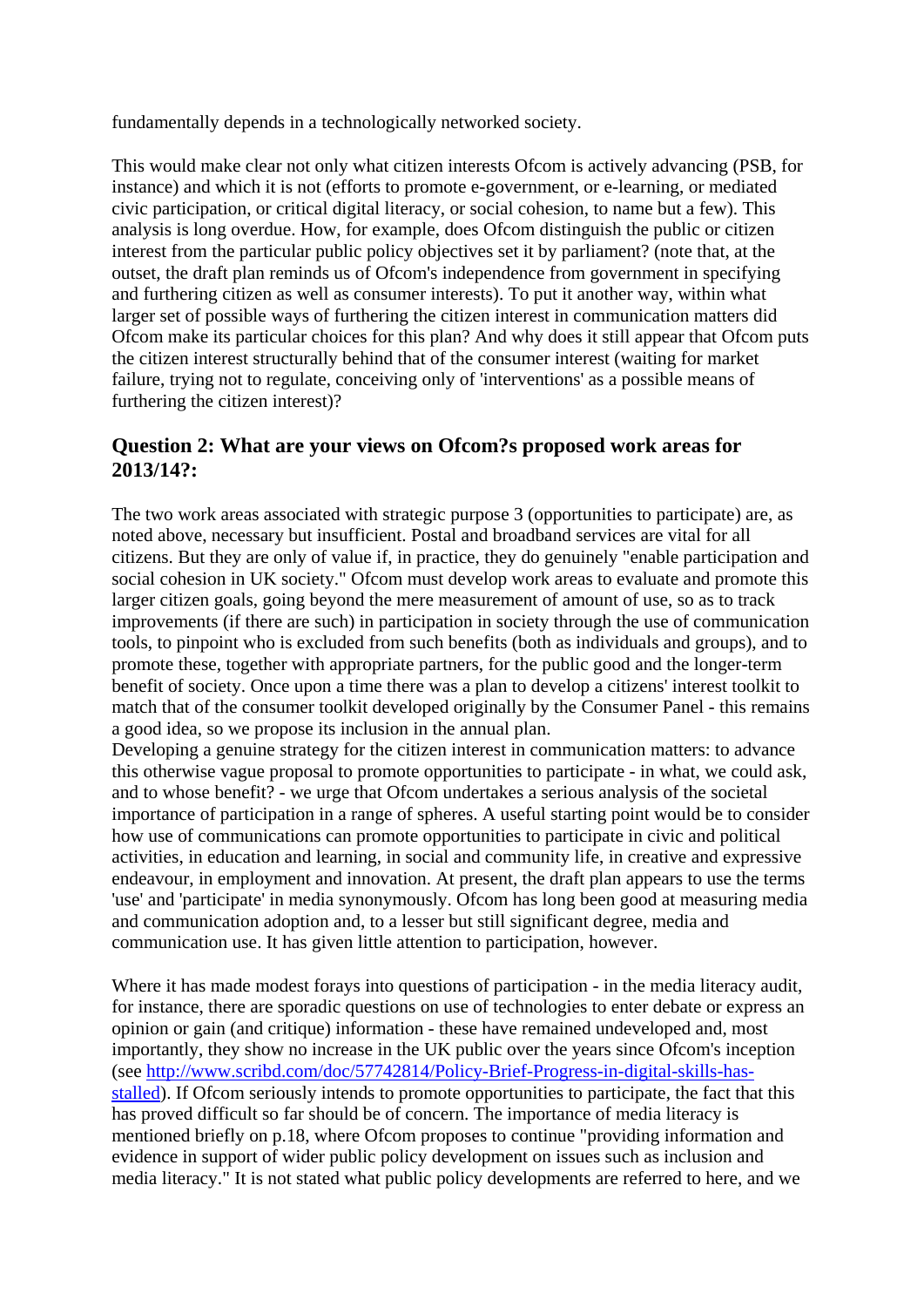consider it important that these are specified. In our view, few now exist, and this constitutes something of a crisis in advancing media literacy in this country, particularly in relation to participatory, civic and critical literacies so vital to the citizen interest and so necessary if citizen detriment is to be avoided.

There are many organisations in the UK that are working to improve citizens' participation in civic and political matters (consider the Hansard Society's annual audit of political engagement, for instance, which for some years has examined the use of media technologies as a possible enabler of engagement) - see

[http://hansardsociety.org.uk/blogs/parliament\\_and\\_government/pages/audit-of-political](http://hansardsociety.org.uk/blogs/parliament_and_government/pages/audit-of-political-engagement.aspx)[engagement.aspx.](http://hansardsociety.org.uk/blogs/parliament_and_government/pages/audit-of-political-engagement.aspx) Others are working to use media and communication technologies to enhance social cohesion, informal and lifelong learning, digital literacies and skills, creative innovation in diverse areas of enterprise, social inclusion, and much more. We urge that Ofcom build strategic alliances with organisations expert and experienced in matters of participation and citizenship in order to bring its specific expertise on media and communications technologies and uses to bear in spheres where wider benefits may be promoted. At present, no partnerships or collaborations with any citizen groups or public bodies or community organisations are mentioned as part of the wider strategy on citizens' interests - with whom will Ofcom work in advancing this? Is Ofcom confident that it has identified a sufficiently diverse, representative and effective set of partners for such work? The public should be told who they are.

Research and evidence: Ofcom's research is widely valued and used, both by Ofcom and many others. Given its importance as a major if not the major source of information in underpinning policy and regulation in relation to UK media and communications, we urge that Ofcom also consults annually on its proposed research programme. There are many researchers in the country who would welcome the opportunity to contribute to shaping this programme. They also may have insights or critical input of value to Ofcom as it develops its programme and, further, as it draws on the findings to inform Ofcom's work. Research is always enhanced by peer review at all stages from initial conception though to interpretation and use of findings: we strongly recommend that Ofcom introduces a formal process of consultation in relation to its research work, as part of its commitment to transparency, expert engagement and consultation.

Protecting consumers from harm: we urge that Ofcom undertakes a substantial evidencebased assessment of current and upcoming sources of consumer and citizen detriment. Other organisations (in UK, EU and elsewhere) conduct surveys indicating considerable problems experienced by the public in relation to new communication devices and services, centred on distrust, privacy concerns, data ab/use, security and safety risks, offensive content, financial loss, etc. - but these are insufficiently addressed by Ofcom's media literacy audit or consumer experience surveys, not least because people struggle even to know or articulate what risks exist. Strategic purpose 4 refers to these themes but sets no expectations or requirements as to Ofcom's contribution in this area - what targets, or improvements, are planned? Will consumers actually be protected when their personal data is being collected online, for instance, as a result of Ofcom's actions in the coming year? (p.24)

Internet policy: the draft plan says little about 'protection for users' in relation to the internet other than that this is on the agenda (e.g. p.28). Further specificity, and action, is vital here. Many people are entirely confused as to their rights in relation to online services, and they feel insufficiently able to protect themselves or take appropriate action. This is most evident in relation to parents and children. Ofcom has established ParentPort, for instance (although